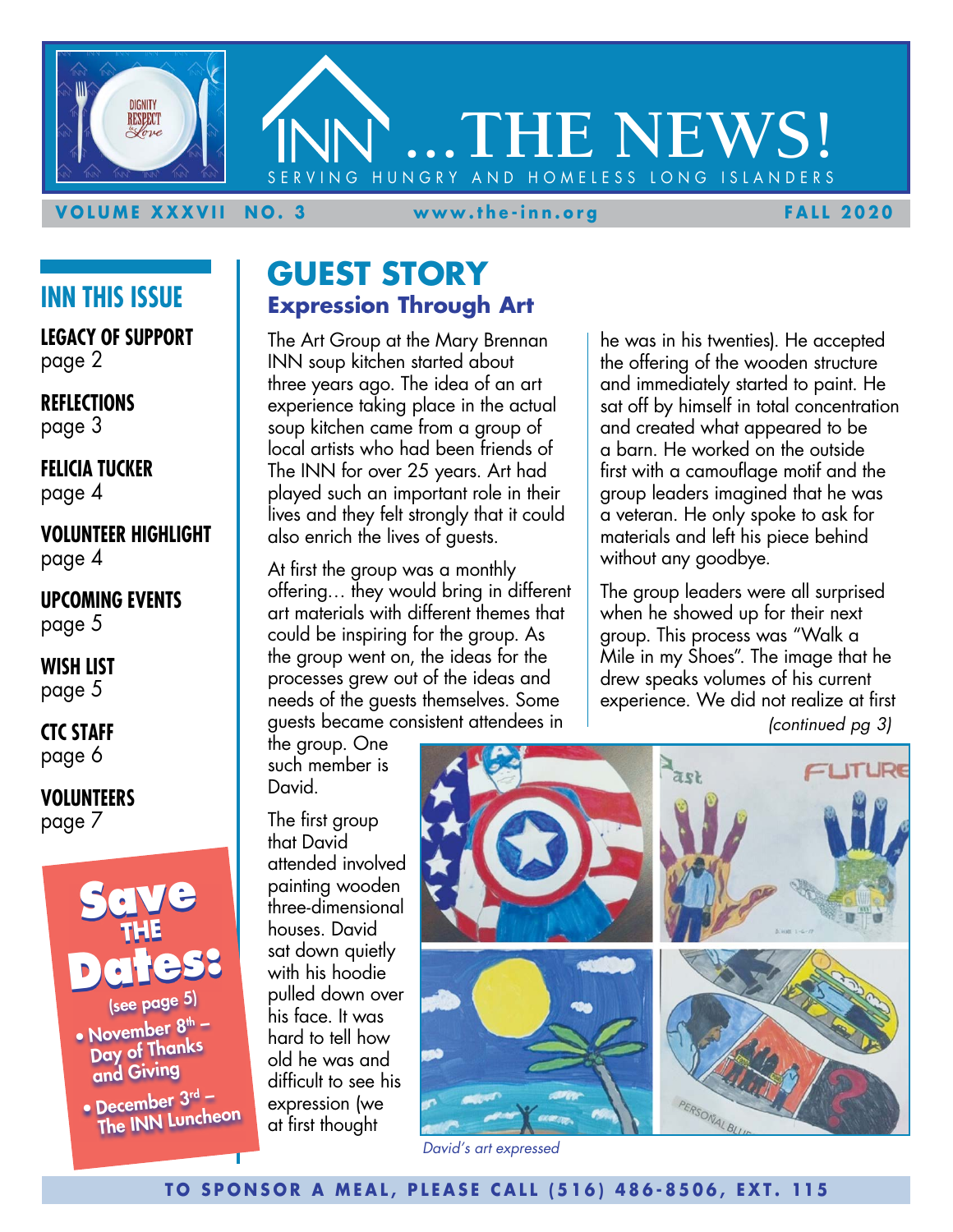# **CONTINUING A LEGACY OF SUPPORT FOR THE INN**

Daniel and Linda Weil are longtime friends and supporters of The INN. In his own words, Daniel describes how the inspiration from his parents makes it important to continue their legacy.

"My siblings and I grew up in Westbury, where my parents settled after starting their family. My parents immigrated to this country with very little and so were always thrifty. In spite of this, or maybe because of it, they had a strong conviction that they also instilled in their children; that it was our collective responsibility to help those who were not as fortunate as we were. Over the years, my parents found several charities that they wanted to support that truly matched their principles and ideals. At the top of that list was The INN. For several decades, my parents made annual contributions to The INN, which continued even after they moved out of state almost 20 years ago. In addition to their annual contributions, both of my parents left significant bequests to The INN in their wills. My father passed away 14 years ago; my mother passed this past October. Their support of The INN and the greater Long Island community remained steadfast over the years and it certainly had an impact on me. Inspired by my parents, my wife and I also came to support The INN's mission as a meaningful way to give back to our community. Over the years my wife and I have been fortunate enough to be able to provide monetary donations



*Dorle and Fred Weil*

and donate several vehicles that have been given to INN guests or used for their operations. Through our continuing support of The INN, we continue to support our neighbors in need and honor the memory of our parents, Dorle and Fred Weil."

Dan & Linda Weil

In Times of Crisis, The INN Can Count on YOU! THANK YOU Because of your generosity, we were able to do THIS, from March thru August 2020



94,475 meals were given out to over **22,000 guests** 





5,857 guests have been assisted by phone at the CTC



44 guests have been safely quarantined in INN shelters and 34 guests have been placed in temporary housing

**Serving Hungry and Homeless Long Islanders** with Dignity, Respect, and Love

You Can Help! www.the-inn.org/covid19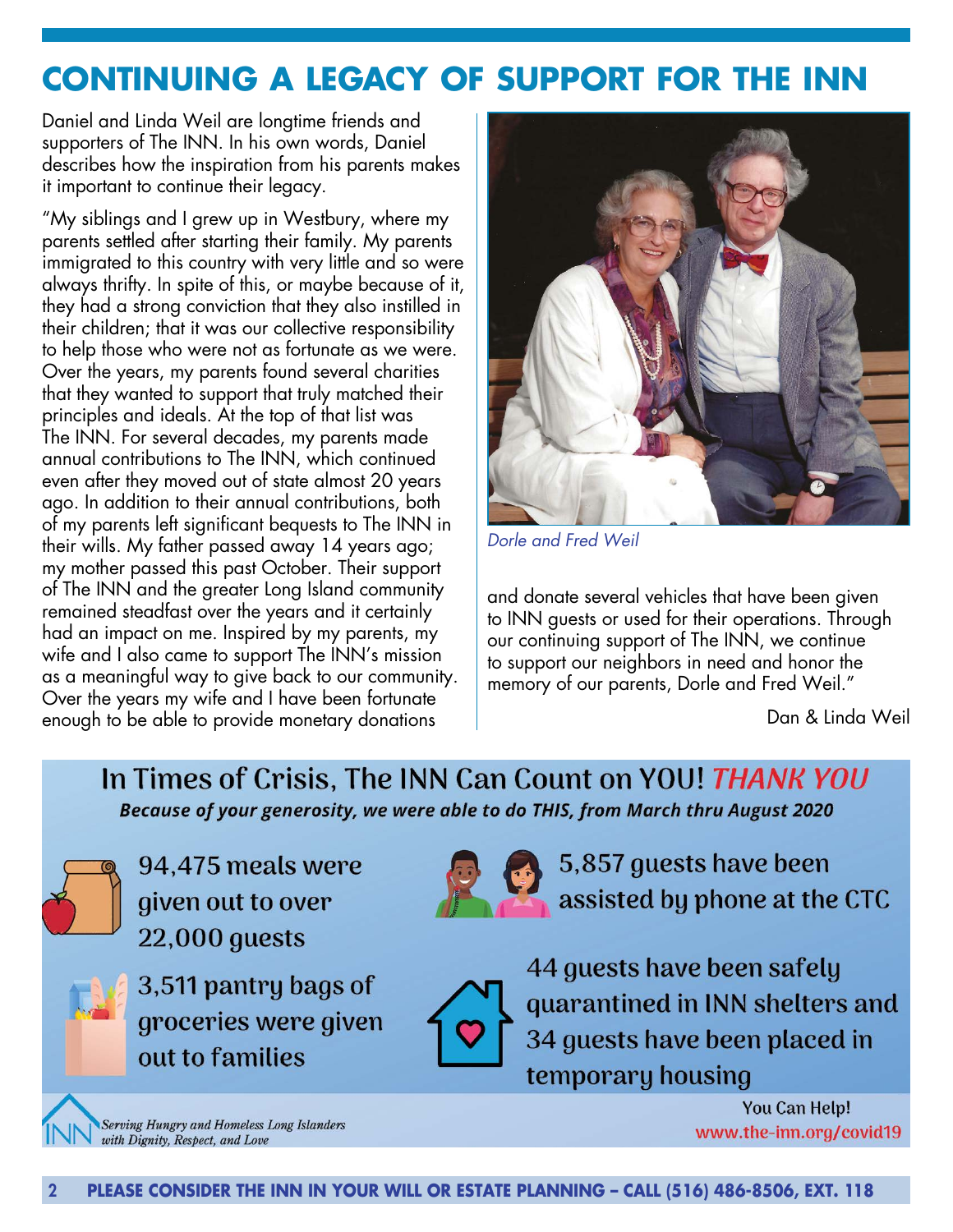

*Jean Kelly Executive Director* 

obstacles or handle grief from a sudden loss of a loved one?

strengths.

In times of great uncertainty, it helps to look towards your

What gives you the courage

to handle unexpected change? How do you overcome unforeseen

Everyone is currently facing many changes, and yet, here we are. Still hopefully standing. Still showing up. Still engaged. Congressman John Lewis, in an apolitical way, so beautifully suggested that, in order to help our society, you need to "find a way… to get in the way". (Not out of the way, but "INN" the way).

For 37 years, The INN, and all of you, have helped us get "INN" the way of hunger. And then get "INN" the way of homelessness. (From the beginning of the pandemic to mid-September, at the Mary Brennan INN we served 120,000 lunches… last year for the same time period it was 40,000 lunches.) Many guests come to pick up meals for their family and friends who are unable to leave their homes. We have even been able to install portable toilets for the guests to help them feel comfortable while waiting on line. They, and all of us, are helping to get "INN" the way of their hunger and hopelessness. Thanks so

**REFLECTION** much for your exceptional generosity which made this possible.

> We need to realize in these changing times, that working together is the best path forward.

> Unfortunately, this summer we did lose one guest of The INN. Not to the virus, but to violence.

A wonderful man named Andre had gallantly fought his way out of living on the streets and, with the help of The INN, had turned his life in another direction, where there was hope and a future. He had so inspired us with his resilience and strength. May he now rest in peace.

Your support, your contributions and your prayers give us the courage to continue through the unexpected changes and unforeseen obstacles and even the grief of losing one of the guests.

Thank you for your continued belief in our efforts. We are here representing you to those who have nowhere else to turn. May you all be forever blessed for your kindness and courage. May you all also stay safe and healthy. You are precious beyond words.

Love,

Jean Kelly Executive Director

P.S. Thanks for understanding our need to reschedule our major fundraising events in 2020! Hope to see you in-person next year!

## **Guest Story** (continued from pg 1)

that David was living on the street.

As the months went on, David attended almost every group that was offered. He started to come by early for the session and help set up the materials … always interested in "what we were doing today". His appearance also changed. His hoodie eventually came off in stages and we realized that he was a fifty year old man who had probably been living on the street for a long time. He started to share bits about himself while still not wanting us to know that he was on the street or had severe emotional issues.

After working with David for over two years, we saw the art group had become David's place to shine. He enjoyed painting and he enjoyed helping others in the art group.

The INN's staff successfully placed David in the Donald Axinn INN men's shelter. Here his personal journey of becoming a "new man" continued. He found a job. After that, The INN was able to find him affordable housing near where he worked. David's journey from painting a toy house in the art group to moving into his own home was complete.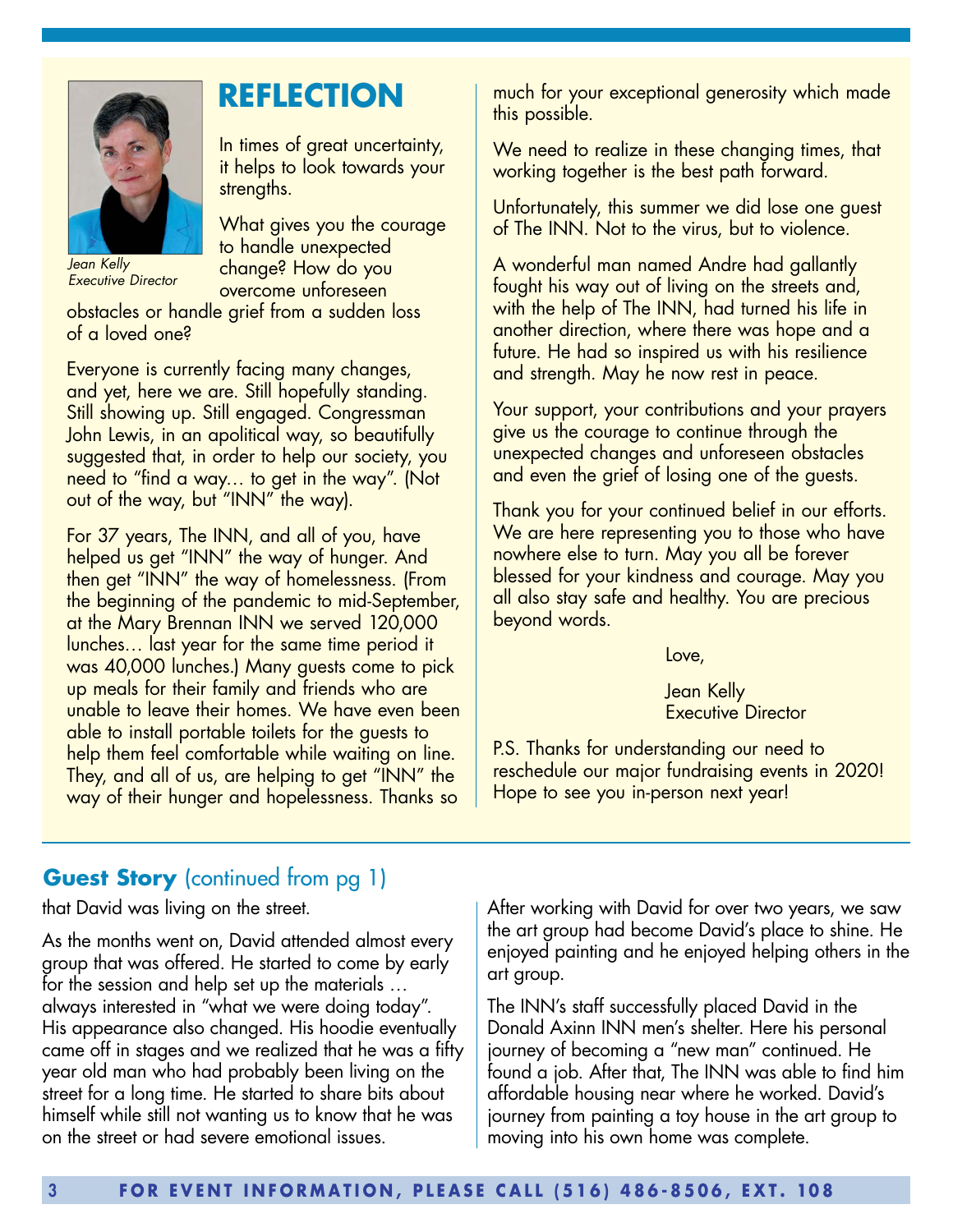

"This year has been eye opening for everyone I am sure. When I think about The INN and what it means to me as a board member it brings a lot of thoughts to mind, of

which I will focus on just one. I am forever thankful for what God gives me every day. Even though we have all re-evaluated our lives because of COVID-19 it also makes me think of how important The INN is to our guests and Long Island in general. So many people have lost their jobs and sources of income. When we think about how many people were

#### and still are worried about feeding their families and securing employment, it means the world to me that I am a part of an organization that assists those in need every day and does so with dignity and respect. In addition to The INN guests being served when the world is not in complete turmoil, it is comforting to know The INN is assisting those in need that never thought they would need The INN. Most likely, some of those people have contributed to The INN in the past. I am so honored and humbled to be on the Board of Directors for an organization that provides for those in need during times like now and during times when most people do not think about The INN being a resource for them."

**FELICIA TUCKER, INN BOARD MEMBER**

Felicia R. Tucker, *Principal* KPMG LLP

# **VOLUNTEER HIGHLIGHT Using her skills to make a difference — Nancy Silver's first year at The INN**

In 2019, Nancy Silver retired from a career in architecture. Like many volunteers who find their way to The INN, she was looking for something meaningful to fill her time. With a flexible schedule for volunteers and a wide range of positions and ways to help those in need, Nancy decided The INN was right for her. One year later, she has become a valued member of the volunteer team. At first, interacting with guests and organizing donations had become her niche, but last August, she decided to use her background and professional skills to expand her role and assist with writing grants to raise money for The INN, which proved to be a great decision. To date Nancy has helped The INN submit proposals

for over \$1 million in funding, the impact of which can already be seen with current renovations to the Mary Brennan INN. Nancy has also utilized her design skills to produce graphical fact sheets demonstrating The INN's impact on the community.

When Covid-19 hit, Nancy stepped up and helped to make sandwiches and pack lunch bags. As more volunteers have returned to help over the following months, she took the role of distributing "take-to-go" bagged lunches to guests at the front door.

"It has been extremely rewarding



to work together with such a wonderful staff and group of volunteers to contribute to The INN's important mission," she says.

Nancy has cheerfully accepted whatever challenge she has been asked to help with and has done so enthusiastically. Nancy, thank you for your extraordinary effort and commitment to The INN over your first year as a volunteer!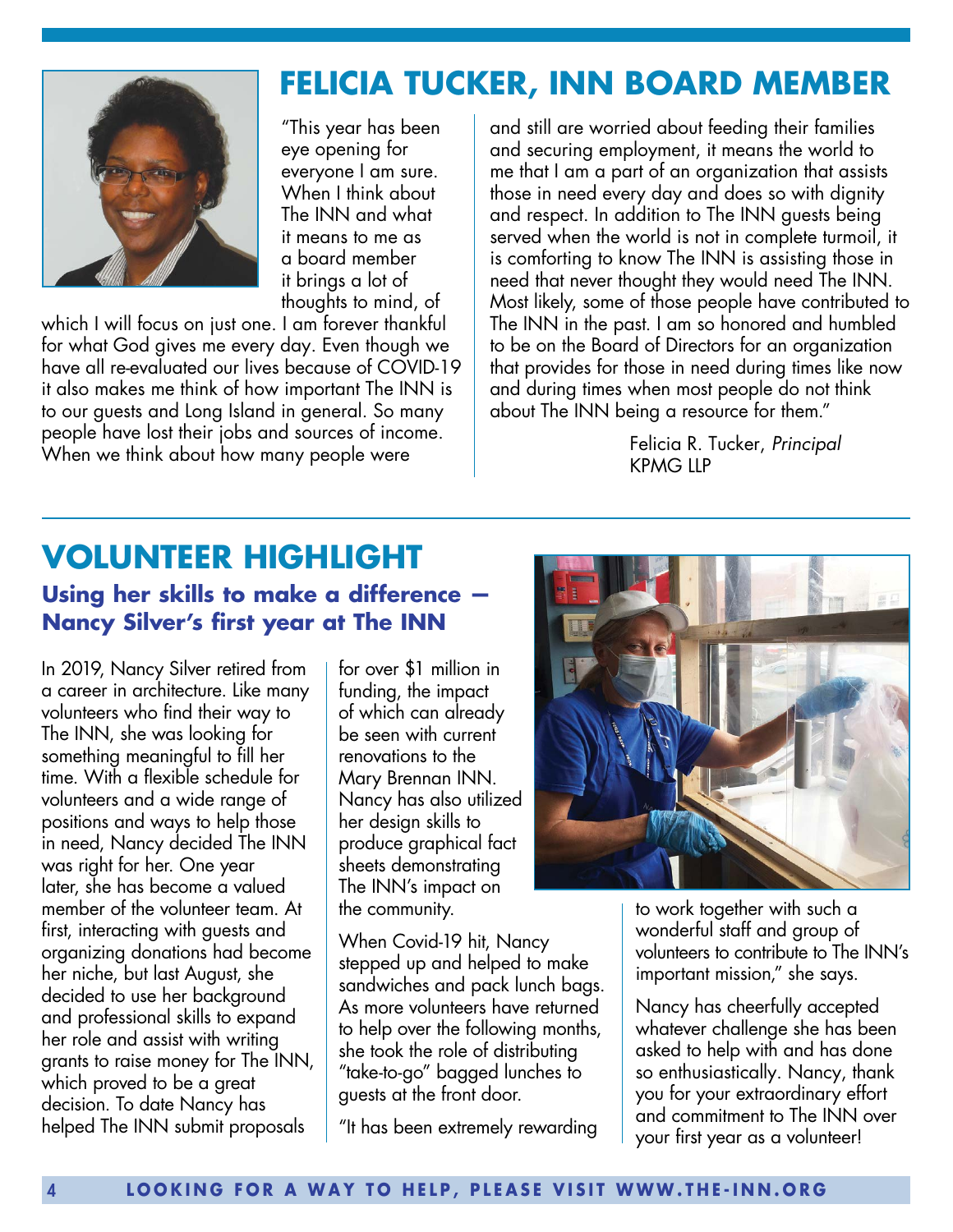# **FALL EVENTS AT THE INN**

Events are important to The INN for many reasons, including fun with friends, sharing time with people who have a common interest and the chance to express support for the work done by The INN's volunteers and staff.

We realize current safety standards restrict in-person events. The fun with friends and sharing time together may be limited, but the importance of expressing support for the work of The INN's volunteers and staff remains. At The INN, we have moved to "virtual" events for the balance of this year.

The following three events will be taking place this Fall. While they will not be taking place in the traditional physical sense, they will be taking place virtually\*. The descriptions below are meant to honor the intentions of each. Perhaps one or more may appeal to you.

## **Day of Thanks and Giving**

Sunday, November 8. For many years the **Day of Thanks and Giving** has brought families together for an early Thanksgiving celebration at the Mary Brennan INN soup kitchen. Strong in purpose and vivid in symbolism, this event provides for holiday meals and activities at The INN.

#### **Diwali**

November (date to be determined). Each year the India Association of Long Island celebrates **Diwali**, the Indian "festival of lights" together with The INN. This celebration of "brightness over darkness" takes place at the Mary Brennan INN and is appropriately and ceremoniously bright and colorful.

### **INN Luncheon**

Thursday, December 3. The INN's **2020 Luncheon** honors Ernst & Young — Long Island for their impressive efforts on behalf of all those served at The INN. In addition to supporting the work of volunteers and staff, this year the event will also provide holiday gifts for The INN's youngest guests.

*\* For more information on how to participate in any of the above virtual events, please contact Nora White at nwhite@the-inn.org or (516) 486-8506 ext. 108.*

# We are keeping our fingers crossed for in-person 2021 events!

# *Thanksgiving* WISH LIST

- Frozen Turkeys
- Frozen Hams
- Canned Yams
- Cranberry Sauce
- Canned Fruit
- Canned Soup
- Canned Vegetables (Corn, Peas, String Beans)
- Canned Gravy
- Stuffing
- Boxed Macaroni & Cheese
- Boxed/Packaged Mashed **Potatoes**

Donations may be dropped off at Mary Brennan INN 100 Madison Avenue | Hempstead, NY 11550 Mon-Fri 9am–2pm For additional information, kindly contact: (516) 486-8506, ext. 114, or info@the-inn.org

**Help INN Guests** this Holiday Season **ADOPT-A-FAMILY** 

> Contact Cynthia Sucich details about families INN need in our shelters and soup kitchens and how you can make their holiday season a little brighter! csucich@the-inn.org (516) 486-8506 ext. 115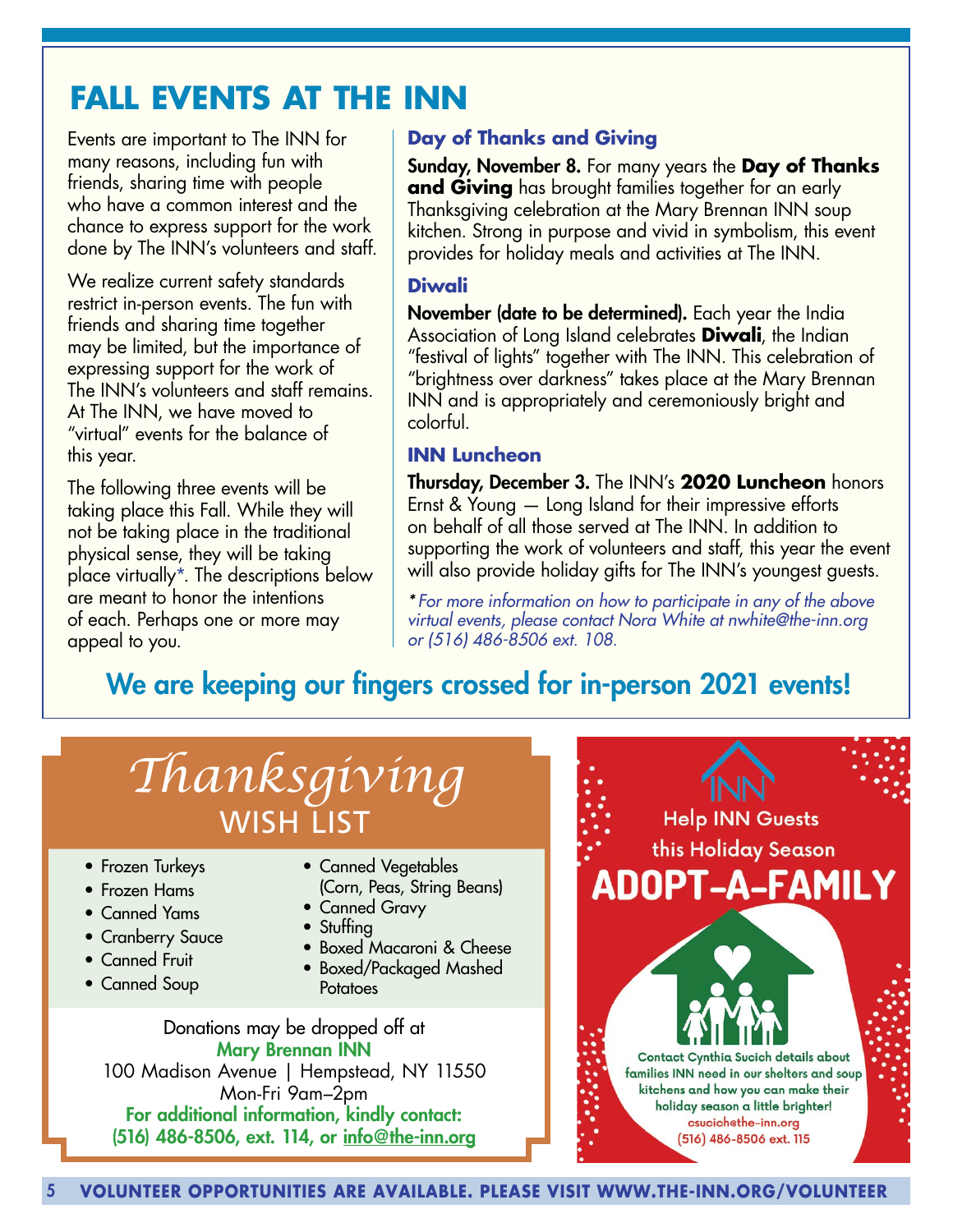In the previous Newsletter, the staff at the Mary Brennan INN (MBI) soup kitchen was introduced. In this Newsletter we introduce the staff at the Center for Transformative Change (CTC). The CTC is located adjacent to the Mary Brennan INN, and here guests are helped with housing, jobs, health needs, clothing, computer skills and much more. There is a "profound synergy" between the MBI and CTC. As with the MBI staff, the CTC staff work very closely with each other and with the guests. **They are the** ones who energize "transformative changes".

We asked the CTC staff three questions: 1) Have you noticed a change in the needs of the guests since the start of the pandemic?, 2) have you had an unusual, or memorable interaction with a guest, and 3) what do you enjoy when not at work?



**Katie Beach** – Case Management Associate. *"*There used to be a big focus on job searching, resume building and identification. *Since the pandemic, we assist people mostly with emergency services.* This includes things like emergency shelter placement, helping people fill out paperwork for emergency SNAP and public assistance, along with emergency clothing. We've also noticed an influx of new guests who have recently lost their jobs due to the pandemic and require rental assistance." "There was a guest I started working with who is deaf. We were able to communicate pretty effectively thru email and writing on

*(continued pg 8)*

**Eileen Burke** – Administrative Coordinator. "I notice two main differences. The first is that it is so much more difficult to help guests obtain documents like birth certificates because so many government offices were closed or working remotely at the start of the pandemic. There also has been an incredible increase in the number of guests seeking rental assistance. So many have lost their jobs or were furloughed without pay. Through the generosity of the Grafer Fund, Mother Cabrini Foundation and other donors, *we were able to help by providing small "good faith" payments to landlords to prevent eviction." "*Two guests stand out. A long-time guest, came to me with a special request: the only help she needed



*(continued pg 8)*



**Jackie Castellanos** – Case Management Associate. "I have noticed the guests have been asking for more emergency services such as rental assistance, recertification with the Department of Social Services and clothing." "The guest interactions that stand out the most to me are with the men at the Oscar Romero INN. I have been fortunate to see a group of men become, in a sense, a family. *Watching them work together as a unit to make sure everyone is safe and healthy during the pandemic is very special."* "I enjoy spending time with my niece whether that is painting or watching shows she loves."

**Pat Martin** – Director of Guest Services and Long Term Housing. "Since some of the guests lost their jobs, we have received numerous requests for rental assistance. The clothing boutique has had to be closed (due to the pandemic) since March, but our guests continue to need clothing and shoes. I think many families are starting to worry about clothing for their children to go to school." "On Christmas 2019, *Jackie and I spent the day cooking and making sure the gentleman at the Oscar Romero INN had a great holiday.* We ate together and were *able* to give them gifts and enjoy their company." "I enjoy reading and HGTV."

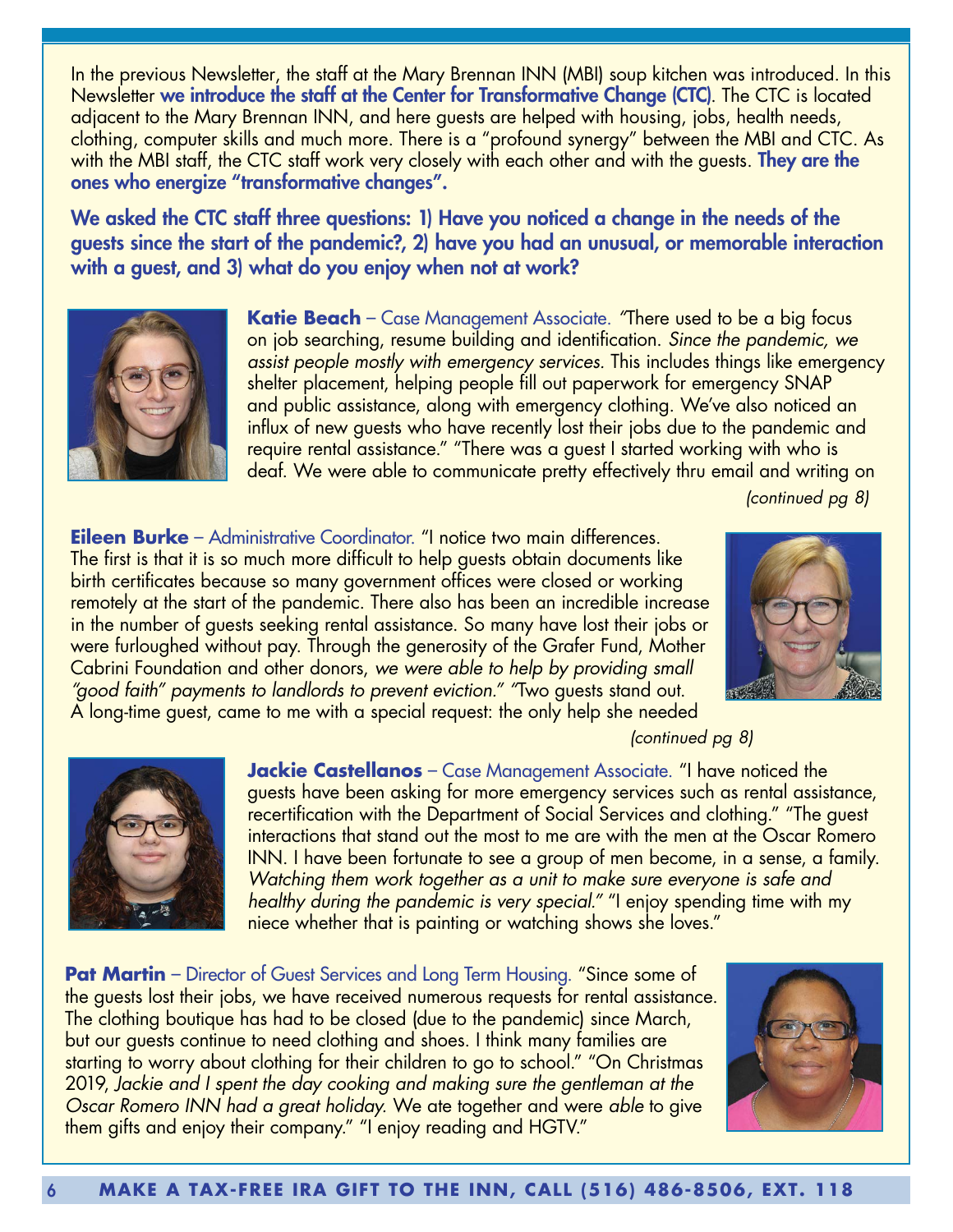Volunteers, donors, staff and Board members work together to make The INN possible. The volunteers at the Mary Brennan INN (MBI) have seen dramatic changes take place since March. Here we feature six MBI volunteers who have been serving since day-one of the COVID-19 crisis.



**Gail Carr** Although Gail had to put her pandemic volunteer work on temporary pause to tend to family needs, she started volunteering at The INN in March, right after the pandemic hit. It was pure coincidence. We needed some extra hands at the

same time her retirement gave her the flexibility to give back. She knew how important it was to be able to help at a time when so many were in need. Gail says, *"To be on the side of the door where we give of ourselves to help others with such a great organization and a wonderful group of people is truly a blessing."* 



**Robert Dolan** Every morning that Robert (Bob) Dolan pulls up to the soup kitchen, he sees the line of people forming out front, which proves to him that there is a great need to help others. He is another volunteer who got involved with

The INN right before the pandemic shut everything down in February of this year. He has been volunteering twice a week ever since on Tuesdays and Thursdays. Bob says, *"When I realized The INN still had to supply meals through the pandemic, I offered to help. I felt comfortable with the safeguards put in place and knew not everyone would be able to volunteer during this difficult time. It has been a great pleasure of mine to meet and work with all the wonderful staff and volunteers."* 



**Anne Marie Ely** Anne Marie has spent the last decade volunteering for The INN, either during special fundraising events or as a regular soup kitchen volunteer. With caution, she decided to continue to volunteer through the Covid-19

crisis, filling in where she is needed, making sandwiches and assembling lunch bags every Wednesday. For Anne-Marie, volunteering when so many are in need, *"provides the opportunity to not sit at home and worry, while doing something for others."*



**Paula Maturo** Every Tuesday for a year before the pandemic, Paula had been volunteering at the Mary Brennan INN. Since March, she has been a staple at the soup kitchen for at least two days each week. Like the other volunteers, Paula

assembles and hands out as many bagged lunches and pantry bags as time allows. She says, *"For me it's about gratitude and kindness. I absolutely love interacting with the guests, and I am honored to serve them."*



**Eileen Wangner** Eileen started volunteering in the soup kitchen two years ago on Christmas Day. She returned for several other holidays after that, but her full time work schedule as the owner and operator of a children's dance studio

*(continued pg 8)*